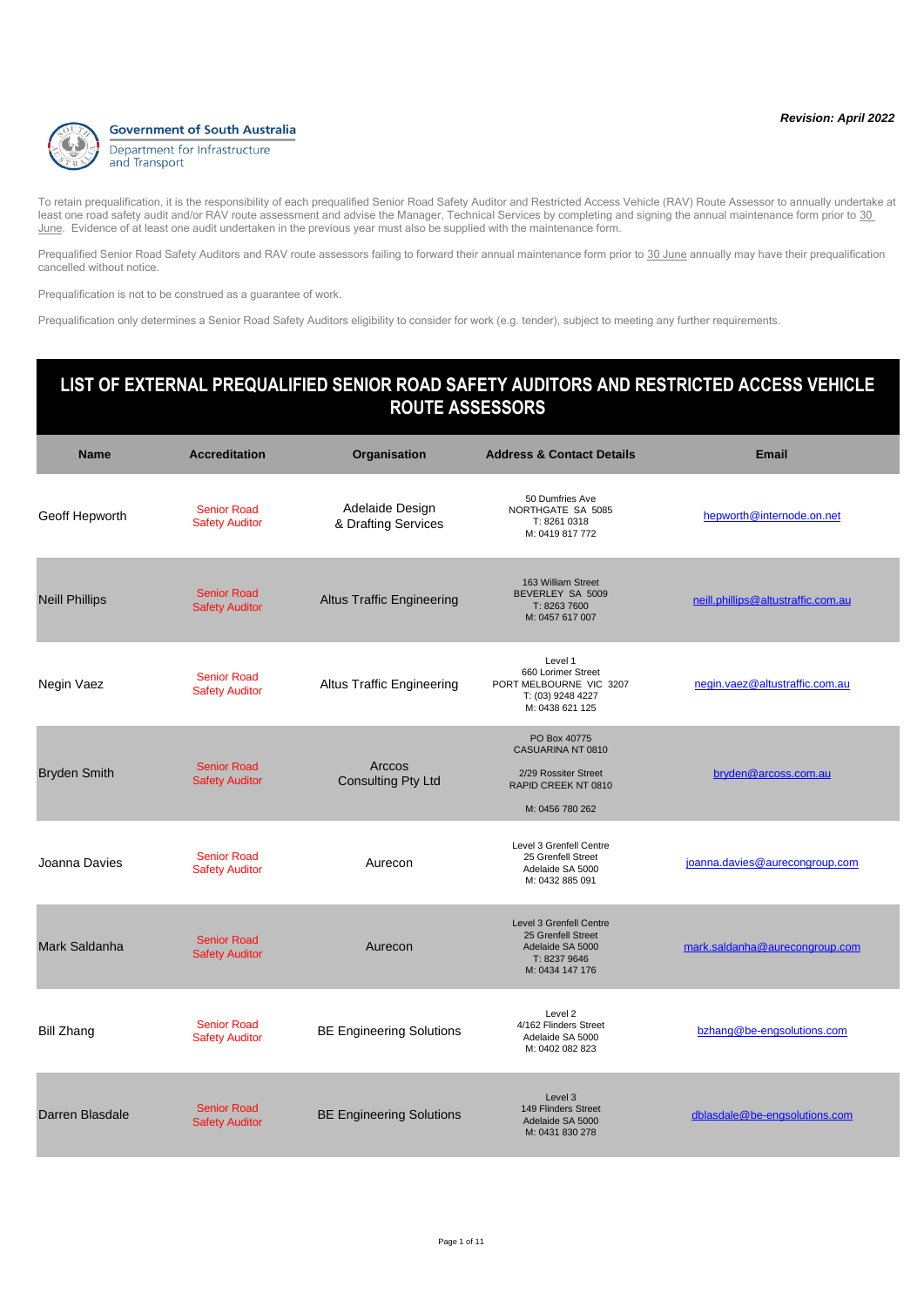

Prequalified Senior Road Safety Auditors and RAV route assessors failing to forward their annual maintenance form prior to 30 June annually may have their prequalification cancelled without notice.

Prequalification is not to be construed as a guarantee of work.

Prequalification only determines a Senior Road Safety Auditors eligibility to consider for work (e.g. tender), subject to meeting any further requirements.

| <b>Name</b>           | <b>Accreditation</b>                                                                                     | Organisation                    | <b>Address &amp; Contact Details</b>                                                         | <b>Email</b>                 |
|-----------------------|----------------------------------------------------------------------------------------------------------|---------------------------------|----------------------------------------------------------------------------------------------|------------------------------|
| <b>Richard Tang</b>   | <b>Senior Road</b><br><b>Safety Auditor</b>                                                              | <b>BE Engineering Solutions</b> | Level 3<br>149 Flinders Street<br>Adelaide SA 5000<br>M: 0421 066 276                        | rtang@be-engsolutions.com.au |
| Stephen Chan          | <b>Senior Road</b><br><b>Safety Auditor</b>                                                              | <b>BE Engineering Solutions</b> | Level 2<br>4/162 Flinders Street<br>Adelaide SA 5000<br>M: 0427 015 828                      | schan@be-engsolutions.com    |
| Kaitlin Chuo          | <b>Senior Road</b><br><b>Safety Auditor</b>                                                              | Cardno Pty Ltd                  | Level 4<br>501 Swanston Street<br>Melbourne VIC 3000<br>T: (03) 8415 7731<br>M: 0482 048 508 | kaitlin.chuo@cardno.com.au   |
| <b>Russell Meaney</b> | <b>Senior Road</b><br><b>Safety Auditor</b>                                                              | Cardno Pty Ltd                  | Level 4<br>501 Swanston Street<br>Melbourne VIC 3000<br>T: (03) 8415 7738<br>M: 0403 435 868 | russell.meaney@cardno.com.au |
| <b>Ben Wilson</b>     | <b>Senior Road</b><br><b>Safety Auditor</b><br><b>Restricted Access Vehicle</b><br><b>Route Assessor</b> | CIRQA Pty Ltd                   | <b>PO Box 144</b><br>GLENSIDE SA 5065<br>M: 0412 835 711                                     | ben@cirga.com.au             |
| <b>Thomas Wilson</b>  | <b>Senior Road</b><br><b>Safety Auditor</b><br><b>Restricted Access Vehicle</b><br><b>Route Assessor</b> | <b>CIRQA Pty Ltd</b>            | <b>PO Box 144</b><br><b>GLENSIDE SA 5065</b><br>M: 0417 184 235                              | thomas@cirga.com.au          |
| Daniel Talevski       | <b>Senior Road</b><br><b>Safety Auditor</b>                                                              | D-TAL Consulting Pty Ltd        | 410/10 Galloway Street<br>MASCOT NSW 2020<br>M: 0401 260 948                                 | admin@dtalconsulting.com     |
| <b>Adrian Sasu</b>    | <b>Senior Road</b><br><b>Safety Auditor</b><br><b>Restricted Access Vehicle</b><br><b>Route Assessor</b> | <b>GHD Pty Ltd</b>              | Level 4, 211 Victoria Square<br>Adelaide SA 5000<br>T: 8111 6741<br>M: 0406 113 500          | adrian.sasu@ghd.com          |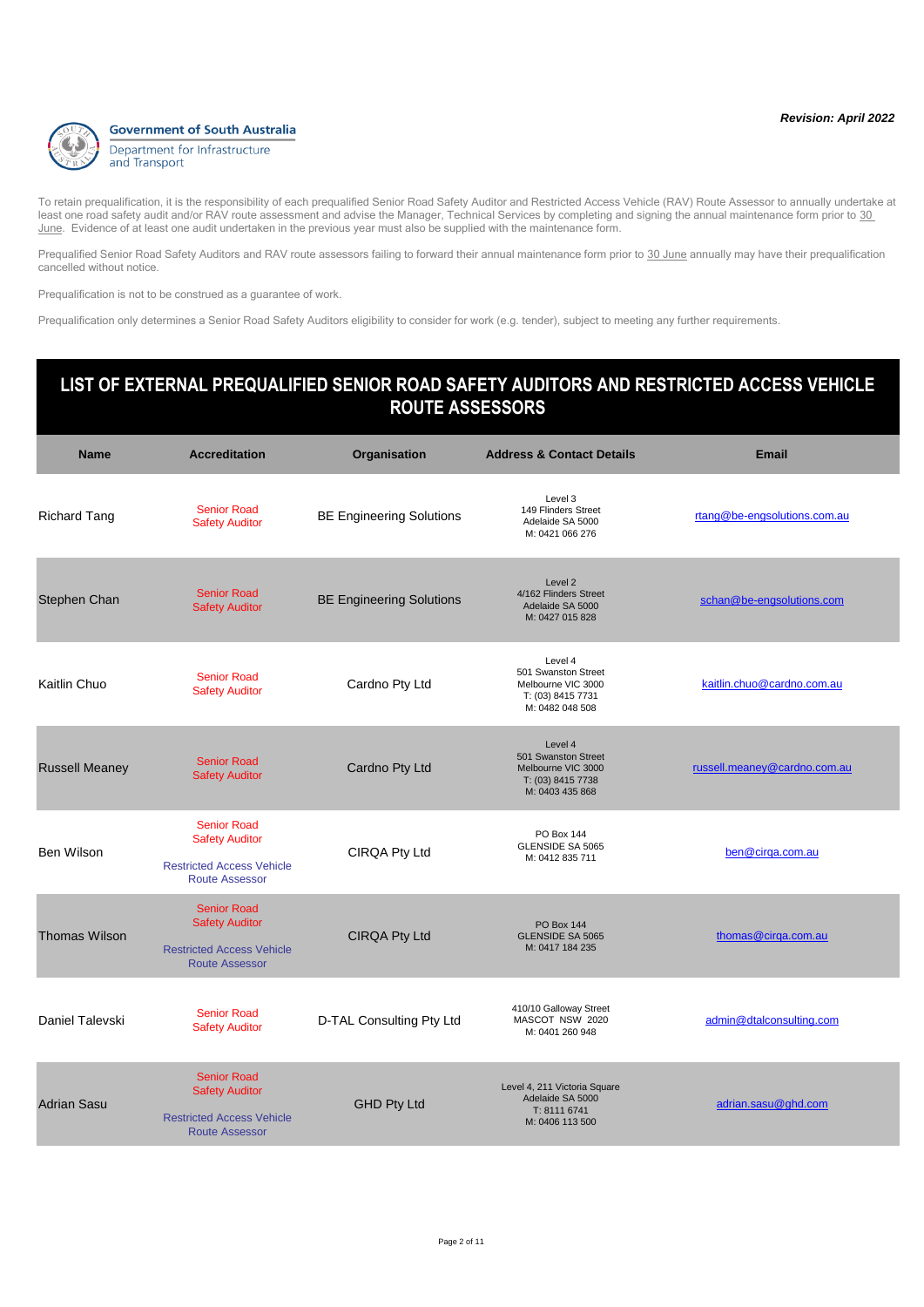

Prequalified Senior Road Safety Auditors and RAV route assessors failing to forward their annual maintenance form prior to 30 June annually may have their prequalification cancelled without notice.

Prequalification is not to be construed as a guarantee of work.

Prequalification only determines a Senior Road Safety Auditors eligibility to consider for work (e.g. tender), subject to meeting any further requirements.

| <b>Name</b>           | <b>Accreditation</b>                                                                                     | Organisation                 | <b>Address &amp; Contact Details</b>                                                     | <b>Email</b>                       |
|-----------------------|----------------------------------------------------------------------------------------------------------|------------------------------|------------------------------------------------------------------------------------------|------------------------------------|
| <b>Noel Symons</b>    | <b>Senior Road</b><br><b>Safety Auditor</b><br><b>Restricted Access Vehicle</b><br><b>Route Assessor</b> | <b>Greenhill Engineers</b>   | Level 1, 178 Fullarton Road<br>DULWICH SA 5065<br>T: 8406 1300<br>M: 0438 380 232        | noel@greenhillaustralia.com.au     |
| Peter Tan             | <b>Senior Road</b><br><b>Safety Auditor</b><br><b>Restricted Access Vehicle</b><br><b>Route Assessor</b> | <b>Greenhill Engineers</b>   | Level 1, 178 Fullarton Road<br><b>DULWICH SA 5065</b><br>T: 8406 1300<br>M: 0488 744 221 | petertan@greenhillaustralia.com.au |
| <b>Barry Fishburn</b> | <b>Senior Road</b><br><b>Safety Auditor</b>                                                              | HDS Australia Pty Ltd        | 277 Magill Road<br>TRINITY GARDENS SA 5068<br>T: 8333 3760<br>M: 0401 602 845            | bfishburn@hdsaustralia.com.au      |
| <b>Brendon Beirne</b> | <b>Senior Road</b><br><b>Safety Auditor</b>                                                              | <b>HDS Australia Pty Ltd</b> | 277 Magill Road<br>TRINITY GARDENS SA 5068<br>T: 8333 3760<br>M: 0407 298 016            | bbeirne@hdsaustralia.com.au        |
| <b>Daniel Ahrens</b>  | <b>Senior Road</b><br><b>Safety Auditor</b><br><b>Restricted Access Vehicle</b><br><b>Route Assessor</b> | HDS Australia Pty Ltd        | 277 Magill Road<br>TRINITY GARDENS SA 5068<br>T: 8333 3760<br>M: 0409 560 605            | dahrens@hdsaustralia.com.au        |
| <b>Herman Zhou</b>    | <b>Senior Road</b><br><b>Safety Auditor</b>                                                              | <b>HDS Australia Pty Ltd</b> | 277 Magill Road<br><b>TRINITY GARDENS SA 5068</b><br>T: 8333 3760<br>M: 0401 753 669     | hzhou@hdsaustralia.com.au          |
| James Reynolds        | <b>Senior Road</b><br><b>Safety Auditor</b>                                                              | <b>HDS Australia Pty Ltd</b> | 277 Magill Road<br>TRINITY GARDENS SA 5068<br>T: 8277 3932<br>M: 0474 809 282            | jreynolds@hdsaustralia.com.au      |
| <b>Kyle Yang</b>      | <b>Senior Road</b><br><b>Safety Auditor</b>                                                              | <b>HDS Australia Pty Ltd</b> | 277 Magill Road<br>TRINITY GARDENS SA 5068<br>T: 8333 3760<br>M: 0421 871 498            | kyang@hdsaustralia.com.au          |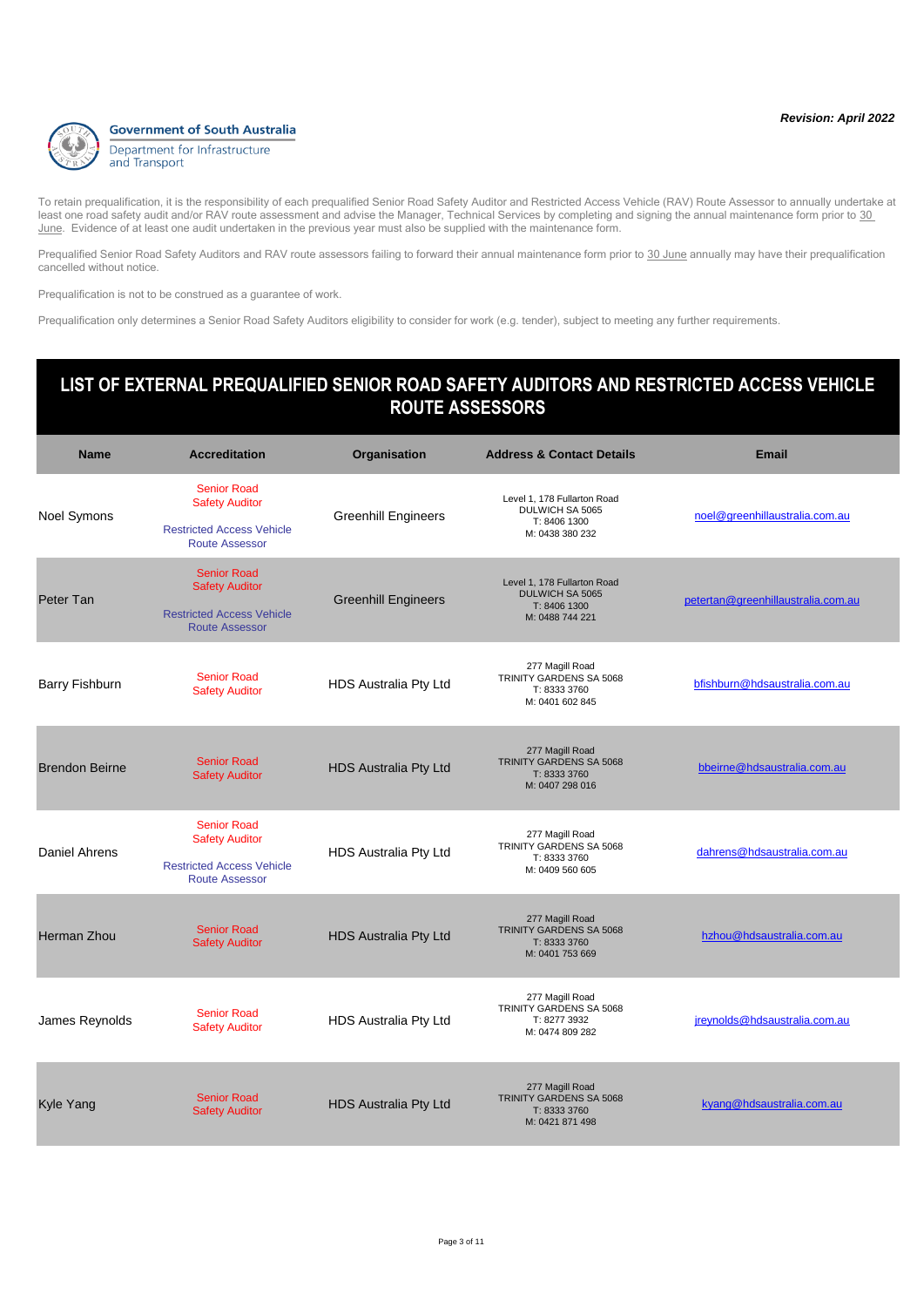

Prequalified Senior Road Safety Auditors and RAV route assessors failing to forward their annual maintenance form prior to 30 June annually may have their prequalification cancelled without notice.

Prequalification is not to be construed as a guarantee of work.

Prequalification only determines a Senior Road Safety Auditors eligibility to consider for work (e.g. tender), subject to meeting any further requirements.

| <b>Name</b>                   | <b>Accreditation</b>                                                                                     | Organisation                                        | <b>Address &amp; Contact Details</b>                                                                                        | <b>Email</b>                    |
|-------------------------------|----------------------------------------------------------------------------------------------------------|-----------------------------------------------------|-----------------------------------------------------------------------------------------------------------------------------|---------------------------------|
| <b>Richard Medhurst</b>       | <b>Senior Road</b><br><b>Safety Auditor</b><br><b>Restricted Access Vehicle</b><br><b>Route Assessor</b> | HDS Australia Pty Ltd                               | 277 Magill Road<br>TRINITY GARDENS SA 5068<br>T: 8333 3760<br>M: 0421 676 921                                               | rmedhurst@hdsaustralia.com.au   |
| <b>Timothy Viner</b><br>Smith | <b>Senior Road</b><br><b>Safety Auditor</b><br><b>Restricted Access Vehicle</b><br>Route Assessor        | <b>HDS Australia Pty Ltd</b>                        | 277 Magill Road<br>TRINITY GARDENS SA 5068<br>T: 8333 3760<br>M: 0427 738 755                                               | tvinersmith@hdsaustralia.com.au |
| Jeremy Peters                 | <b>Senior Road</b><br><b>Safety Auditor</b>                                                              | <b>Impact Traffic</b><br><b>Engineering Pty Ltd</b> | Level 17<br>31 Queen Street<br>MELBOURNE VIC 2000<br>M: 0409 497 393                                                        | jeremy@impactaustralia.com.au   |
| <b>Brendan Rodgers</b>        | <b>Senior Road</b><br><b>Safety Auditor</b>                                                              | <b>Impact Traffic</b><br><b>Engineering Pty Ltd</b> | Level 17<br>31 Queen Street<br>MELBOURNE VIC 2000<br>M: 0422 776 934                                                        | brendan@impactaustralia.com.au  |
| Alan Saunders                 | <b>Senior Road</b><br><b>Safety Auditor</b>                                                              | <b>Impact Traffic</b><br><b>Engineering Pty Ltd</b> | Level 17<br>31 Queen Street<br>MELBOURNE VIC 2000<br>M: 0419 324 868                                                        | alan@impactaustralia.com.au     |
| Darren Warncke                | <b>Senior Road</b><br><b>Safety Auditor</b>                                                              | Jacobs                                              | 2 James St<br>CAIRNS QLD 4870<br>PO Box 1062<br>CAIRNS QLD 4870<br>T: (07) 4050 9898<br>M: 0429 803 061                     | darren.warncke@jacobs.com       |
| Angela Sun                    | <b>Senior Road</b><br><b>Safety Auditor</b>                                                              | Jacobs                                              | 32 Cordelia St<br>SOUTH BRISBANE QLD 4101<br>PO Box 3848<br>SOUTH BRISBANE QLD 4101<br>T: (07) 3026 7100<br>M: 0412 399 979 | angela.sun@jacobs.com           |
| <b>Arthur Vlahogenis</b>      | <b>Senior Road</b><br><b>Safety Auditor</b>                                                              | Jacobs                                              | 32 Cordelia St<br>SOUTH BRISBANE QLD 4101<br>PO Box 3848<br>SOUTH BRISBANE QLD 4101<br>T: (07) 3026 8035<br>M: 0415 879 297 | arthur.vlahogenis@jacobs.com    |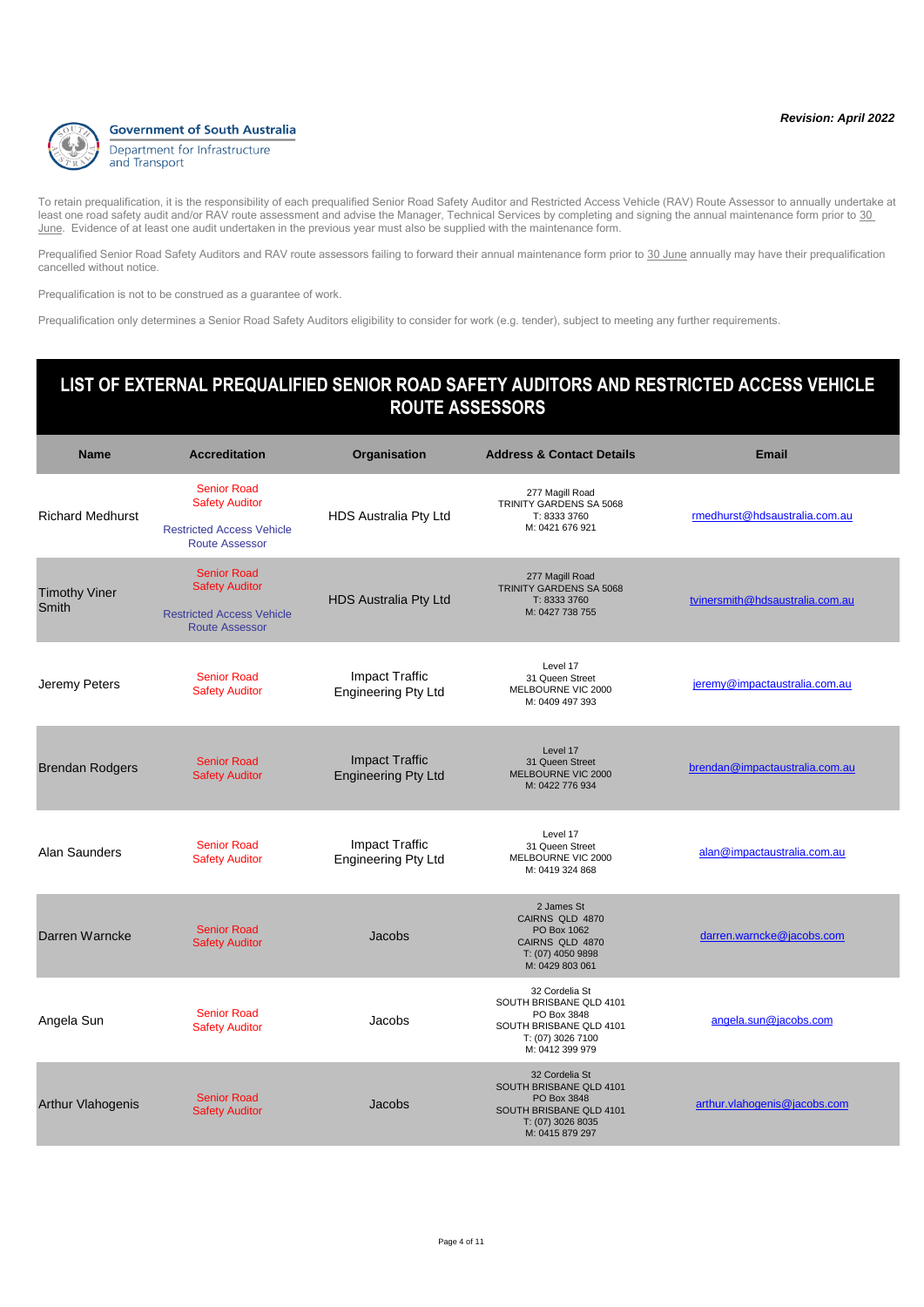

Prequalified Senior Road Safety Auditors and RAV route assessors failing to forward their annual maintenance form prior to 30 June annually may have their prequalification cancelled without notice.

Prequalification is not to be construed as a guarantee of work.

Prequalification only determines a Senior Road Safety Auditors eligibility to consider for work (e.g. tender), subject to meeting any further requirements.

| <b>Name</b>           | <b>Accreditation</b>                                                                                     | Organisation                                | <b>Address &amp; Contact Details</b>                                                        | <b>Email</b>             |
|-----------------------|----------------------------------------------------------------------------------------------------------|---------------------------------------------|---------------------------------------------------------------------------------------------|--------------------------|
| John Willbery         | <b>Senior Road</b><br><b>Safety Auditor</b><br><b>Restricted Access Vehicle</b><br><b>Route Assessor</b> | John Willbery<br>& Associates               | 10 Reedie St<br>HENLEY BEACH SA 5022<br>T: 8356 8444<br>M: 0417 872 702                     | johnwillbery@bigpond.com |
| <b>Ken Potter</b>     | <b>Senior Road</b><br><b>Safety Auditor</b>                                                              | <b>Ken Potter</b>                           | 6 Meralang Avenue<br>SALISBURY PARK SA 5109<br>M: 0417 848 823                              | ken@shellken.com         |
| Michelle Verco        | <b>Senior Road</b><br><b>Safety Auditor</b><br><b>Restricted Access Vehicle</b><br><b>Route Assessor</b> | Mace Engineering<br>Services Pty Ltd        | <b>PO Box 728</b><br>CLARE SA 5453<br>T: 8842 1242<br>M: 0409 091 160                       | michelle@maceeng.com.au  |
| <b>Trevor Mace</b>    | <b>Senior Road</b><br><b>Safety Auditor</b><br><b>Restricted Access Vehicle</b><br><b>Route Assessor</b> | <b>Mace Engineering</b><br>Services Pty Ltd | <b>PO Box 728</b><br>CLARE SA 5453<br>T: 8842 1242<br>M: 0427 792 450                       | trevor@maceeng.com.au    |
| Jayne Lovell          | <b>Senior Road</b><br><b>Safety Auditor</b><br><b>Restricted Access Vehicle</b><br><b>Route Assessor</b> | <b>MFY Pty Ltd</b>                          | Unit 6, 224 Glen Osmond Road<br>FULLARTON SA 5063<br>T: 8338 8888<br>M: 0458 585 997        | jayne@mfy.com.au         |
| <b>Melissa Mellen</b> | <b>Senior Road</b><br><b>Safety Auditor</b><br><b>Restricted Access Vehicle</b><br><b>Route Assessor</b> | <b>MFY Pty Ltd</b>                          | Unit 6, 224 Glen Osmond Road<br><b>FULLARTON SA 5063</b><br>T: 8338 8888<br>M: 0413 800 135 | melissa@mfy.com.au       |
| Doug Bowers           | <b>Senior Road</b><br><b>Safety Auditor</b>                                                              | <b>MLEI Consulting</b><br>Engineers         | 452 Pulteney Street<br>ADELAIDE SA 5000<br>T: 8231 2832<br>M: 0433 420 406                  | dbowers@mlei.com.au      |
| <b>Peter Palm</b>     | <b>Senior Road</b><br><b>Safety Auditor</b>                                                              | <b>MLEI Consulting</b><br>Engineers         | 452 Pulteney Street<br>ADELAIDE SA 5000<br>T: 8231 2832<br>M: 0408 829 790                  | ppalm@mlei.com.au        |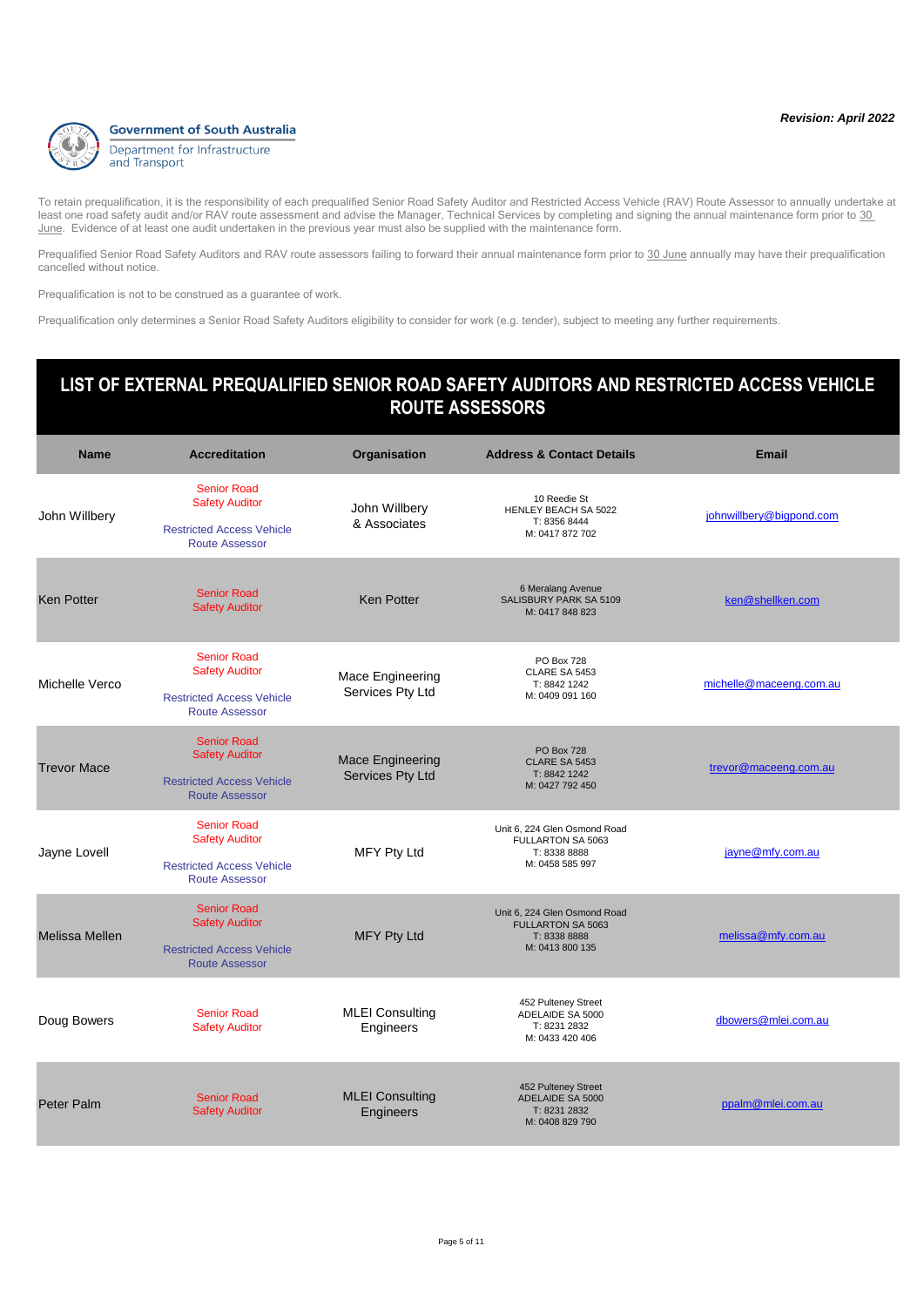

Prequalified Senior Road Safety Auditors and RAV route assessors failing to forward their annual maintenance form prior to 30 June annually may have their prequalification cancelled without notice.

Prequalification is not to be construed as a guarantee of work.

Prequalification only determines a Senior Road Safety Auditors eligibility to consider for work (e.g. tender), subject to meeting any further requirements.

### **Name Accreditation Organisation Address & Contact Details Email LIST OF EXTERNAL PREQUALIFIED SENIOR ROAD SAFETY AUDITORS AND RESTRICTED ACCESS VEHICLE ROUTE ASSESSORS Matthew Harridge** Senior Road Senior Road<br>
Safety Auditor **Canadian Contract O'Brien Traffic** Suite 2.03 789 Toorak Road Hawthorn East VIC 3123 T: (03) 9804 3610 M: 0409 969 853 [matt@obrientraffic.com](mailto:matt@obrientraffic.com) Trevor Waugh Senior Road Safety Auditor One Mile Grid Pty Ltd 56 Down Street Collingwood VIC 3066 M: 0409 835 216 [trevor.waugh@onemilegrid.com.au](mailto:trevor.waugh@onemilegrid.com.au)

| <b>Scott Walter</b> | <b>Senior Road</b><br><b>Safety Auditor</b>                                                              | Playa Del Carmen Pty Ltd                    | 42a Seaforth Avenue<br>Somerton Park SA 5044<br>M: 0439 414 898                               | scott.walter@playadelcarmen.com.au |
|---------------------|----------------------------------------------------------------------------------------------------------|---------------------------------------------|-----------------------------------------------------------------------------------------------|------------------------------------|
| Jake Long           | <b>Senior Road</b><br><b>Safety Auditor</b><br><b>Restricted Access Vehicle</b><br><b>Route Assessor</b> | <b>Project Delivery Partners</b>            | 3 Muggs Hill Road<br><b>TORRENS PARK SA 5062</b><br>M: 0433 969 009                           | projectdeliverypartners@gmail.com  |
| James Gorrie        | <b>Senior Road</b><br><b>Safety Auditor</b>                                                              | <b>Rigore Engineering Services</b>          | 221 Edward St<br>WAGGA WAGGA NSW 2650<br>M: 0438 223 535                                      | james@rigore.com.au                |
| <b>Bob Cummings</b> | <b>Senior Road</b><br><b>Safety Auditor</b>                                                              | <b>Road Safety</b><br><b>Audits Pty Ltd</b> | Suite 8/79 Manningham Road<br><b>BULLEEN VIC 3105</b><br>T: (03) 9852 4700<br>M: 0403 304 099 | bobc@rsaudits.com                  |
| <b>Peter Harris</b> | <b>Senior Road</b><br><b>Safety Auditor</b>                                                              | Road Safety<br>Audits Pty Ltd               | Suite 8/79 Manningham Road<br><b>BULLEEN VIC 3105</b><br>T: (03) 9852 4700<br>M: 0413 481 980 | peterh@rsaudits.com                |
| Raj Muthusamy       | <b>Senior Road</b><br><b>Safety Auditor</b>                                                              | <b>Road Safety</b><br><b>Audits Pty Ltd</b> | Suite 8/79 Manningham Road<br><b>BULLEEN VIC 3105</b><br>T: (03) 9852 4700<br>M: 0417 310 907 | raj@rsaudits.com.au                |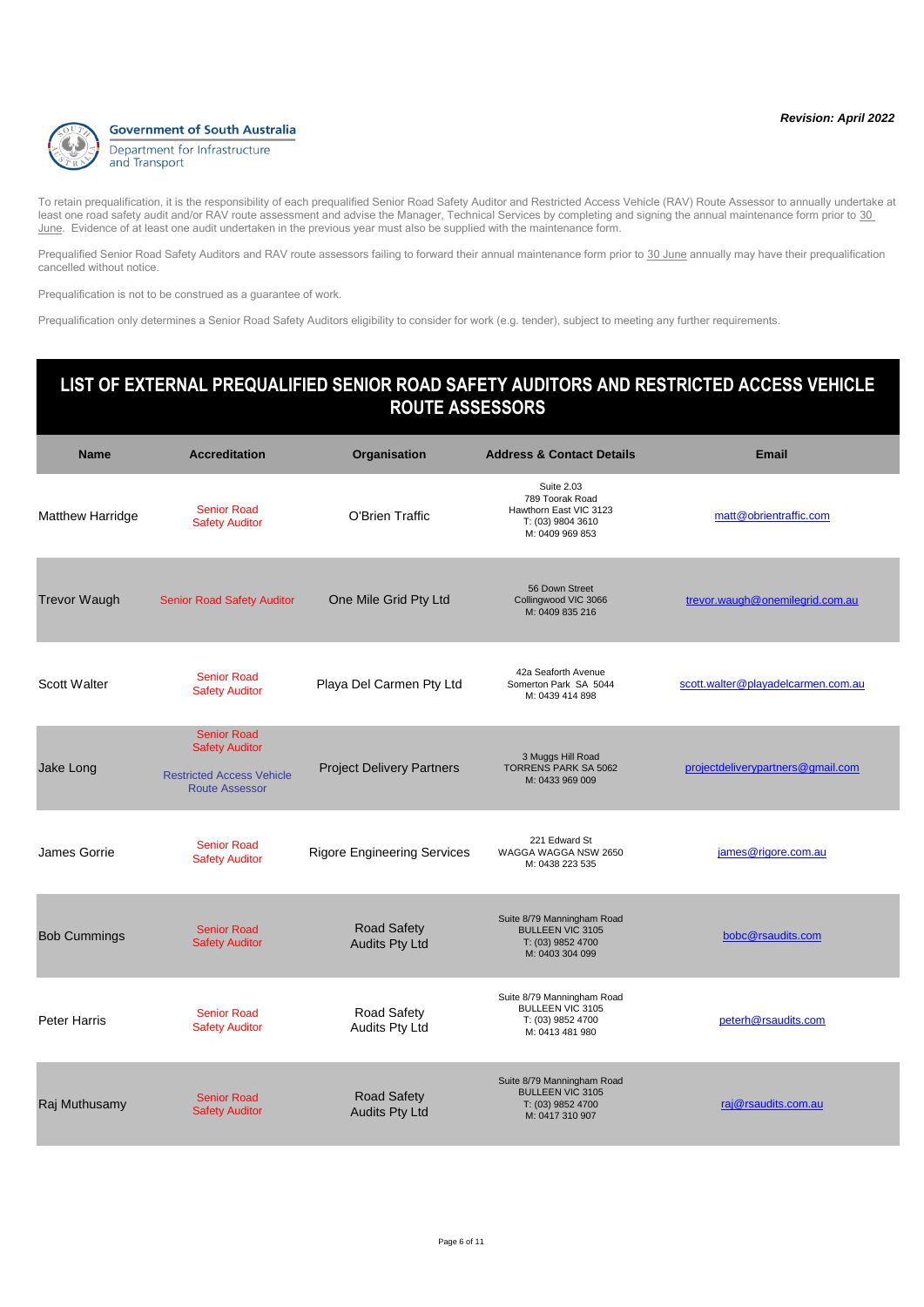

Prequalified Senior Road Safety Auditors and RAV route assessors failing to forward their annual maintenance form prior to 30 June annually may have their prequalification cancelled without notice.

Prequalification is not to be construed as a guarantee of work.

Prequalification only determines a Senior Road Safety Auditors eligibility to consider for work (e.g. tender), subject to meeting any further requirements.

#### **Name Accreditation Organisation Address & Contact Details Email LIST OF EXTERNAL PREQUALIFIED SENIOR ROAD SAFETY AUDITORS AND RESTRICTED ACCESS VEHICLE ROUTE ASSESSORS** Jamie Robertson Senior Road<br>Safety Auditor Safe System Solution PO Box 534 HAMILTON VIC 3300 M: 0429 186 619 iamie.robertson@safesystemsolutions.com.au Kenn Beer Senior Road<br>Safety Auditor Safe System Solution Office G2 10-14 Hope Street BRUNSWICK VIC 3056 T: (03) 9381 2222 M: 0401 345 461 [kenn.beer@safesystemsolutions.com.au](mailto:kenn.beer@safesystemsolutions.com.au) Andrew Townsend Senior Road Safety Auditor Restricted Access Vehicle Route Assessor SMEC Australia Pty Ltd PO Box 7132 Hutt Street ADELAIDE SA 5000 T: 8225 9818 M: 0488 212 377 [andrew.townsend@smec.com](mailto:andrew.townsend@smec.com) Belinda Gibbons Senior Road<br>Safety Auditor SMEC Australia Pty Ltd PO Box 7132 Hutt Street ADELAIDE SA 5000 T: 8225 9816 M: 0400 313 246 [belinda.gibbons@smec.com](mailto:belinda.gibbons@smec.com) Laura Procter Senior Road<br>Safety Auditor SMEC Australia Pty Ltd Collins Square, Tower 4 Level 20 Collins Street MELBOURNE VIC 3008 T: (03) 8624 7302 M: 0409 870 499 [laura.procter@smec.com](mailto:laura.procter@smec.com) **David Graham** Senior Road Senior Road<br>Safety Auditor Safety Auditor Level 25, 55 Collins Street MELBOURNE VIC 3000 T: (03) 9857 9600 M: 0403 242 034 [david.graham@stantec.com](mailto:david.graham@stantec.com) David Kwong Senior Road Safety Auditor Restricted Access Vehicle Route Assessor Stantec Level 5, 75 Hindmarsh Sq ADELAIDE SA 5000 T: 8334 3600 M: 0477 110 770 [david.kwong@stantec.com](mailto:david.kwong@stantec.com) Ian Bishop Senior Road Safety Auditor Restricted Access Vehicle Route Assessor **Stantec** Level 5, 75 Hindmarsh Sq ADELAIDE SA 5000 T: 8334 3600 M: 0481 300 250 [ian.bishop@stantec.com](mailto:ian.bishop@stantec.com)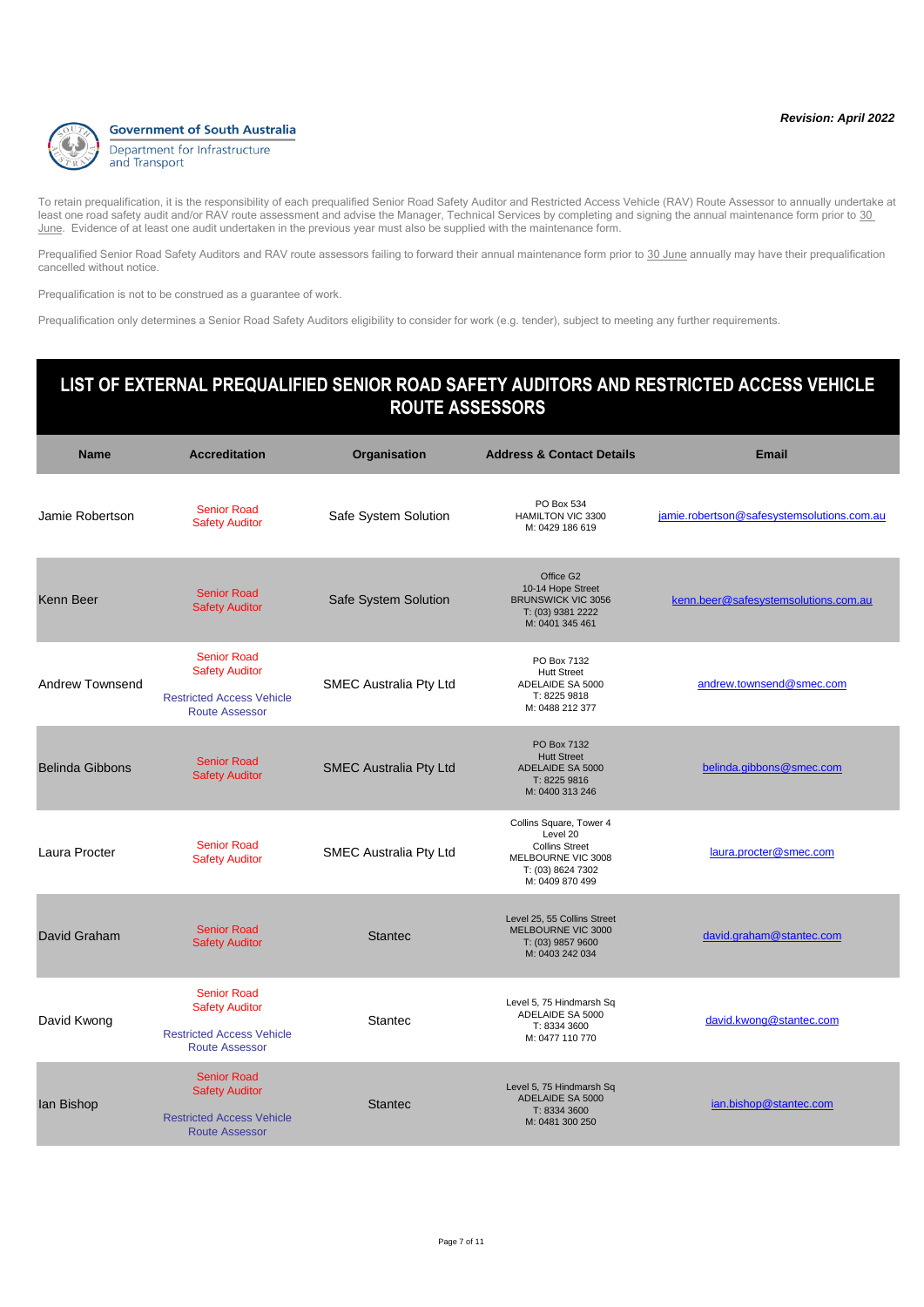

Prequalified Senior Road Safety Auditors and RAV route assessors failing to forward their annual maintenance form prior to 30 June annually may have their prequalification cancelled without notice.

Prequalification is not to be construed as a guarantee of work.

Prequalification only determines a Senior Road Safety Auditors eligibility to consider for work (e.g. tender), subject to meeting any further requirements.

| <b>Name</b>            | <b>Accreditation</b>                                                                                     | Organisation                                   | <b>Address &amp; Contact Details</b>                                                                                | <b>Email</b>                            |
|------------------------|----------------------------------------------------------------------------------------------------------|------------------------------------------------|---------------------------------------------------------------------------------------------------------------------|-----------------------------------------|
| <b>Paul Morris</b>     | <b>Senior Road</b><br><b>Safety Auditor</b><br><b>Restricted Access Vehicle</b><br><b>Route Assessor</b> | <b>Stantec</b>                                 | Level 5, 75 Hindmarsh Sq<br>ADELAIDE SA 5000<br>T: 8334 3600<br>M: 0401 507 645                                     | paul.morris@stantec.com                 |
| <b>Wesley Coller</b>   | <b>Senior Road</b><br><b>Safety Auditor</b>                                                              | <b>Stantec</b>                                 | PO Box 3602<br>Level 3<br>52 Merivale St<br>South BRISBANE QLD 4121<br>T: (07) 3029 5098<br>M: 0488 785 941         | wesley.coller@stantec.com               |
| Deshitha<br>Senanayake | <b>Senior Road</b><br><b>Safety Auditor</b><br><b>Restricted Access Vehicle</b><br><b>Route Assessor</b> | <b>Tonkin Consulting</b>                       | Level 2, 170 Frome Street<br>ADELAIDE SA 5000<br>T: 8132 7573<br>M: 0481 136 559                                    | deshitha.senanayake@tonkin.com.au       |
| <b>Nicholas Firth</b>  | <b>Senior Road</b><br><b>Safety Auditor</b>                                                              | <b>Tonkin Consulting</b>                       | Level 2, 170 Frome Street<br>ADELAIDE SA 5000<br>97 Pine Ave<br>MILDURA VIC 3500<br>T: 8273 3100<br>M: 0424 410 378 | nicholas.firth@tonkin.com.au            |
| Paul Simons            | <b>Senior Road</b><br><b>Safety Auditor</b>                                                              | <b>Tonkin Consulting</b>                       | Level 2, 170 Frome Street<br>ADELAIDE SA 5000<br>T: 8273 3100<br>M: 0407 714 864                                    | paul.simons@tonkin.com.au               |
| <b>Rob Bremert</b>     | <b>Senior Road</b><br><b>Safety Auditor</b><br><b>Restricted Access Vehicle</b><br><b>Route Assessor</b> | <b>Tonkin Consulting</b>                       | Level 2, 170 Frome Street<br>ADELAIDE SA 5000<br>T: 8273 3100<br>M: 0410 454 154                                    | rob.bremert@tonkin.com.au               |
| Manoj Dhanorkar        | <b>Senior Road Safety Auditor</b>                                                                        | <b>Traffic Management</b><br>Solutions Pty Ltd | 9 College Road<br>WERRIBEE VIC 3030<br>T: 0414 446 423<br>M: 0437 601 377                                           | manoj@trafficmanagementsolutions.com.au |
| Bob Citroën            | <b>Senior Road</b><br><b>Safety Auditor</b>                                                              | <b>Trafficworks Pty Ltd</b>                    | <b>PO Box 417</b><br><b>IVANHOE VIC 3079</b><br>T: (03) 9490 5900<br>M: 0407 688 045                                | bob.citroen@trafficworks.com.au         |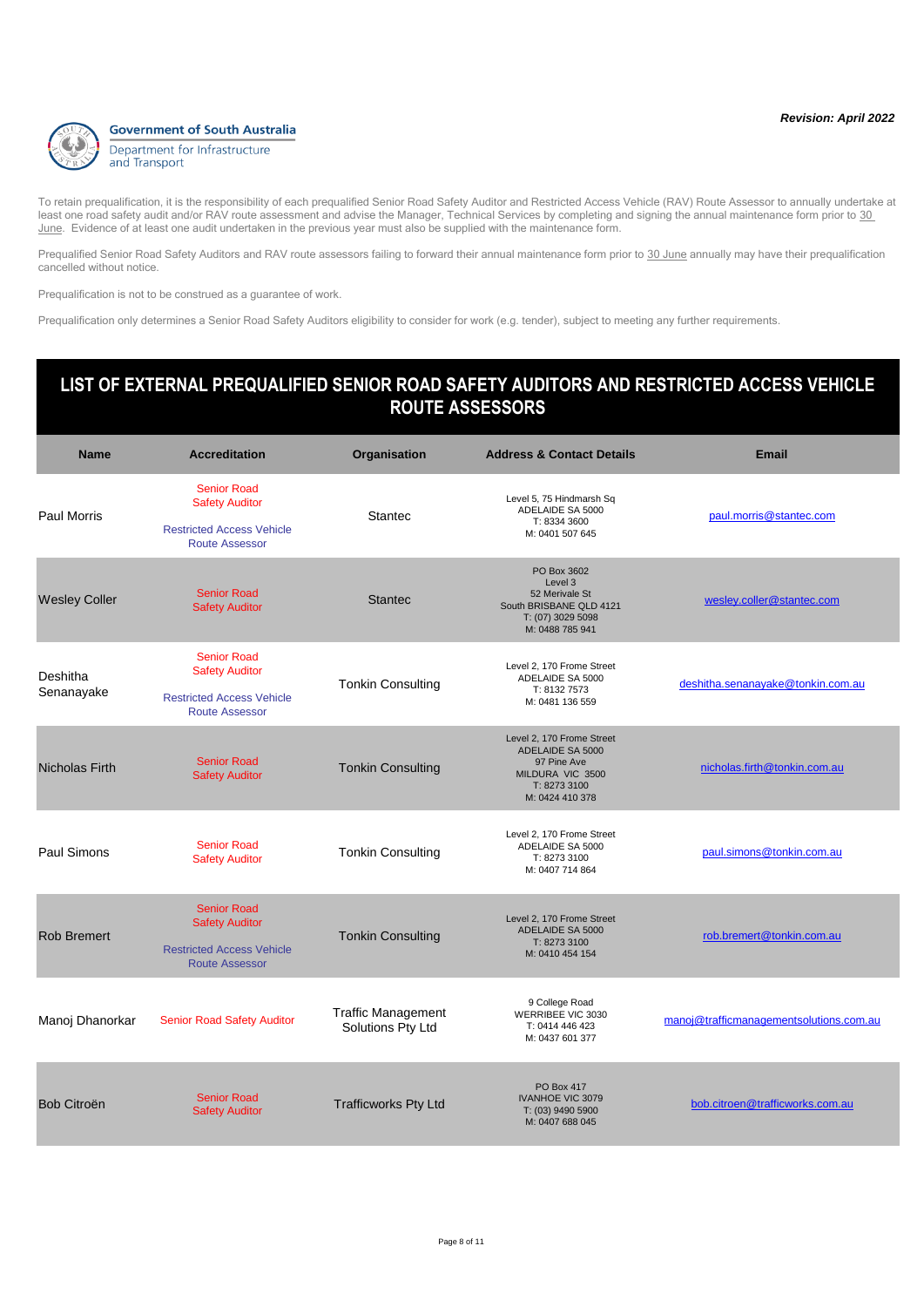

Prequalified Senior Road Safety Auditors and RAV route assessors failing to forward their annual maintenance form prior to 30 June annually may have their prequalification cancelled without notice.

Prequalification is not to be construed as a guarantee of work.

Prequalification only determines a Senior Road Safety Auditors eligibility to consider for work (e.g. tender), subject to meeting any further requirements.

### **Name Accreditation Organisation Address & Contact Details Email LIST OF EXTERNAL PREQUALIFIED SENIOR ROAD SAFETY AUDITORS AND RESTRICTED ACCESS VEHICLE ROUTE ASSESSORS** Sandy Russo Senior Road Safety Auditor Trafficworks Pty Ltd PO Box 417 IVANHOE VIC 3079 T: (03) 9490 5900 M: 0421 332 377 [sandy.russo@trafficworks.com.au](mailto:sandy.russo@trafficworks.com.au) Anthony Coyle<br>
Safety Auditor<br>
Safety Auditor Traffix Group Pty Ltd Level 28, 459 Collins Street MELBOURNE VIC 3000 T: (03) 9822 2888 M: 0400 188 313 [anthony@traffixgroup.com.au](mailto:anthony@traffixgroup.com.au) Nathan Green Senior Road<br>Safety Auditor Traffix Group Pty Ltd Level 28, 459 Collins Street MELBOURNE VIC 3000 T: (03) 9822 2888 M: 0432 997 426 [nathangreen@traffixgroup.com.au](mailto:nathangreen@traffixgroup.com.au) Ross Thomson<br>
Safety Auditor<br>
Safety Auditor Traffix Group Pty Ltd Level 28, 459 Collins Street MELBOURNE VIC 3000 T: (03) 9822 2888 M: 0418 304 315 [ross@traffixgroup.com.au](mailto:ross@traffixgroup.com.au) Darren Vella<br>
Safety Auditor Transafe Pty Ltd PO Box 6049 Hawthorn West VIC 3122 T: 1300 796 681 M: 0423 809 760 [darren@transafe.com.au](mailto:darren@transafe.com.au) Simon Penca<br>
Safety Auditor<br>
Safety Auditor Transafe Pty Ltd PO Box 6049 Hawthorn West VIC 3122 T: 1300 796 681 M: 0409 906 608 [simon@transafe.com.au](mailto:simon@transafe.com.au) PO Box 54

| Jo Moreau      | <b>Senior Road</b><br><b>Safety Auditor</b> | Vision TT | FU DUX 04<br>SEAFORD SA 5169<br>M: 0413 364 844 | jo@visiontt.com.au   |
|----------------|---------------------------------------------|-----------|-------------------------------------------------|----------------------|
|                |                                             |           | 80b Garsed St<br>BENDIGO VIC 3550               |                      |
| Wayde Hazelton | <b>Senior Road</b><br><b>Safety Auditor</b> | Waysafe   | PO Box 72<br>COHUNA VIC 3568                    | wayde@waysafe.com.au |
|                |                                             |           | M: 0414 769 330                                 |                      |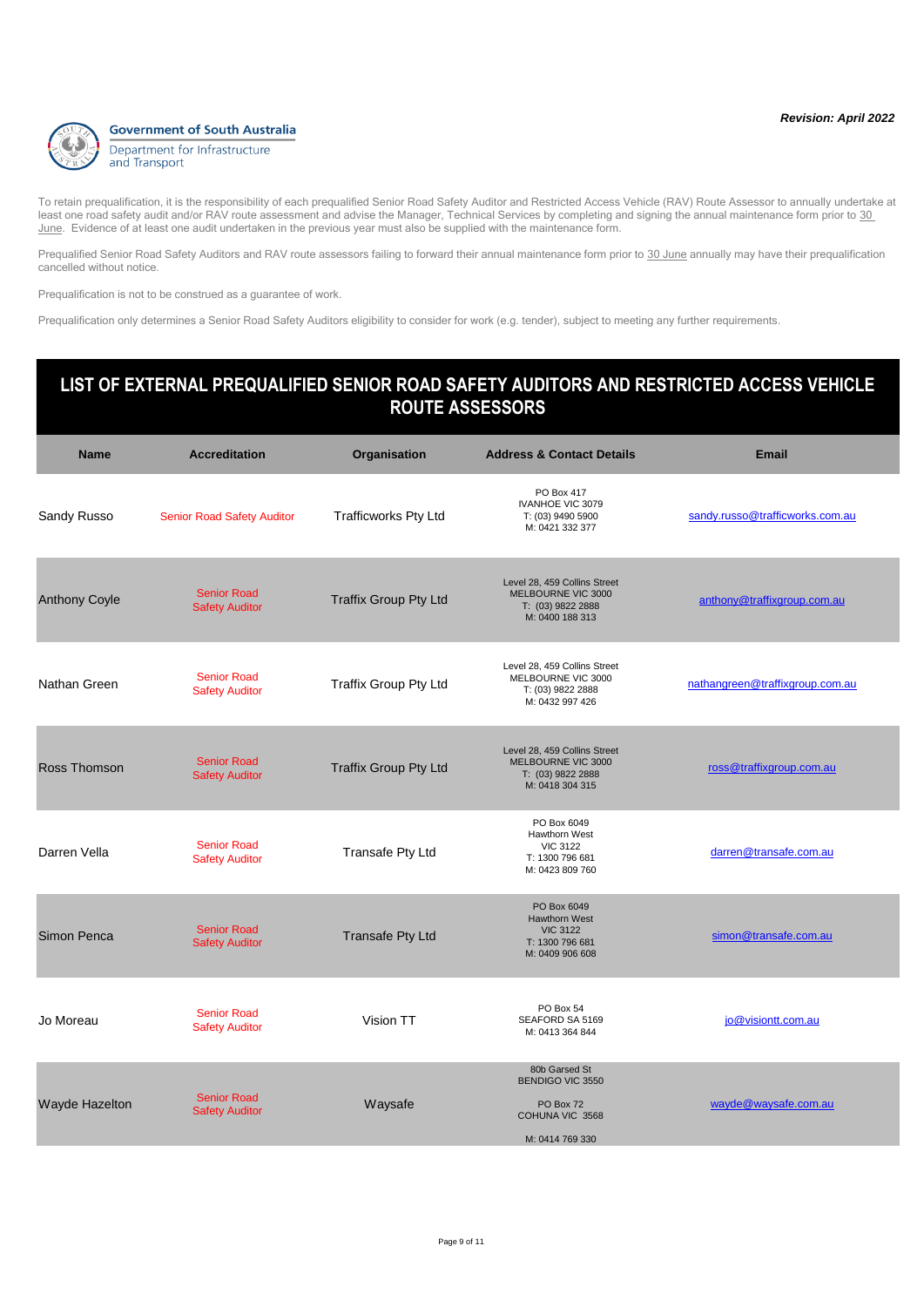

Prequalified Senior Road Safety Auditors and RAV route assessors failing to forward their annual maintenance form prior to 30 June annually may have their prequalification cancelled without notice.

Prequalification is not to be construed as a guarantee of work.

Prequalification only determines a Senior Road Safety Auditors eligibility to consider for work (e.g. tender), subject to meeting any further requirements.

| <b>Name</b>      | <b>Accreditation</b>                                                                                     | Organisation          | <b>Address &amp; Contact Details</b>                                                            | <b>Email</b>          |
|------------------|----------------------------------------------------------------------------------------------------------|-----------------------|-------------------------------------------------------------------------------------------------|-----------------------|
| Dale Wakeling    | <b>Senior Road Safety Auditor</b>                                                                        | <b>WGA</b>            | 60 Wyatt Street<br>ADELAIDE SA 5000<br>T: 8223 7433<br>M: 0408 007 599                          | dwakeling@wga.com.au  |
| Eric Kydd        | <b>Senior Road</b><br><b>Safety Auditor</b>                                                              | <b>WGA</b>            | Level 2<br>31 Market Street<br>South Melbourne VIC 3205<br>T: (03) 9696 9522<br>M: 0401 286 292 | ekydd@wga.com.au      |
| James Brownlie   | <b>Senior Road</b><br><b>Safety Auditor</b>                                                              | <b>WGA</b>            | Level 2<br>31 Market Street<br>South Melbourne VIC 3205<br>T: (03) 9696 9522<br>M: 0439 348 569 | jbrownlie@wga.com.au  |
| Jason Zafry      | <b>Senior Road</b><br><b>Safety Auditor</b><br><b>Restricted Access Vehicle</b><br><b>Route Assessor</b> | <b>WGA</b>            | 60 Wyatt Street<br>ADELAIDE SA 5000<br>T: 8223 7433                                             | jzafry@wga.com.au     |
| Justin Henderson | <b>Senior Road</b><br><b>Safety Auditor</b>                                                              | <b>WGA</b>            | 60 Wyatt Street<br>ADELAIDE SA 5000<br>T: 8223 7433<br>M: 0421 617 255                          | jhenderson@wga.com.au |
| Peter Flood      | <b>Senior Road</b><br><b>Safety Auditor</b><br><b>Restricted Access Vehicle</b><br><b>Route Assessor</b> | <b>WGA</b>            | 60 Wyatt Street<br>ADELAIDE SA 5000<br>T: 8223 7433<br>M: 0409 800 035                          | pflood@wga.com.au     |
| Sarah Shelton    | <b>Senior Road</b><br><b>Safety Auditor</b>                                                              | <b>WGA</b>            | 60 Wyatt Street<br>ADELAIDE SA 5000<br>T: 8223 7433                                             | sshelton@wga.com.au   |
| George Vlahos    | <b>Senior Road</b><br><b>Safety Auditor</b><br><b>Restricted Access Vehicle</b><br><b>Route Assessor</b> | WSP Australia Pty Ltd | Level 1<br>1 King William St<br>ADELAIDE SA 5000<br>T: 8405 4250<br>M: 0428 903 153             | george.vlahos@wsp.com |